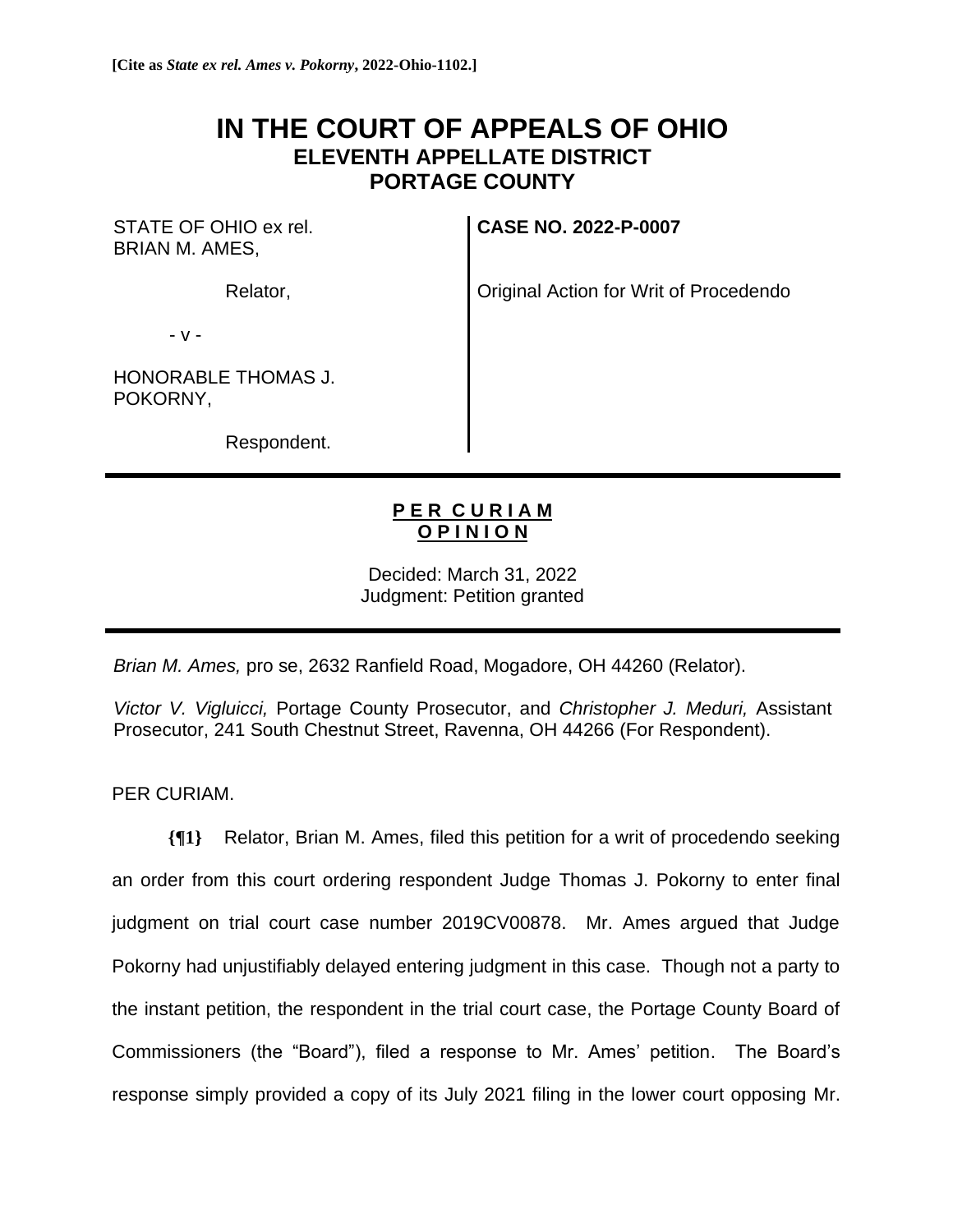Ames' motion for summary judgment. In response, Mr. Ames moved to strike the Board's response and moved for sanctions against the Board for filing a response despite not being party to the instant action. The Board opposed the motion by moving to strike Mr. Ames' motion, noting that it made clear in its response that it was a party to the underlying matter, not a party in the instant action.

**{¶2}** Thereafter, Judge Pokorny moved to dismiss Mr. Ames' petition on the grounds that the underlying matter has proceeded to judgment and a final order has been issued in regard to Mr. Ames' motion for summary judgment. A copy of that judgment entry was attached. Mr. Ames opposed this motion, arguing the entry is not reviewable because it is "barebones" and does not provide the reasons for its decision. His opposition to Judge Pokorny's motion seeks an order instructing Judge Pokorny to issue a final order which provides the basis of its decision.

**{¶3}** However, the trial court need not enunciate any definitive statement concerning the court's rationale for ruling on a motion for summary judgment but need only issue "a clear and concise pronouncement of the judgment" and "a sufficient pronouncement of its decision upon which to review the issues raised by appellants' appeal." *Rogoff v. King*, 91 Ohio App.3d 438, 449 (8th Dist. 1993). *See also* Civ.R. 52, *Urda v. Buckingham, Doolittle & Burroughs, LLP*, 9th Dist. Summit No. 22547, 2005-Ohio-5949, at ¶13; *Powers v. Ferro Corp*., 8th Dist. Cuyahoga No. 79383, 2002-Ohio-2612, at ¶30. As such, the court's entry sufficiently addresses Mr. Ames' motion for summary judgment.

**{¶4}** However, the underlying case remains open and has been pending since November 2019. In addition to Mr. Ames' initial complaint and prayer for relief, the docket

2